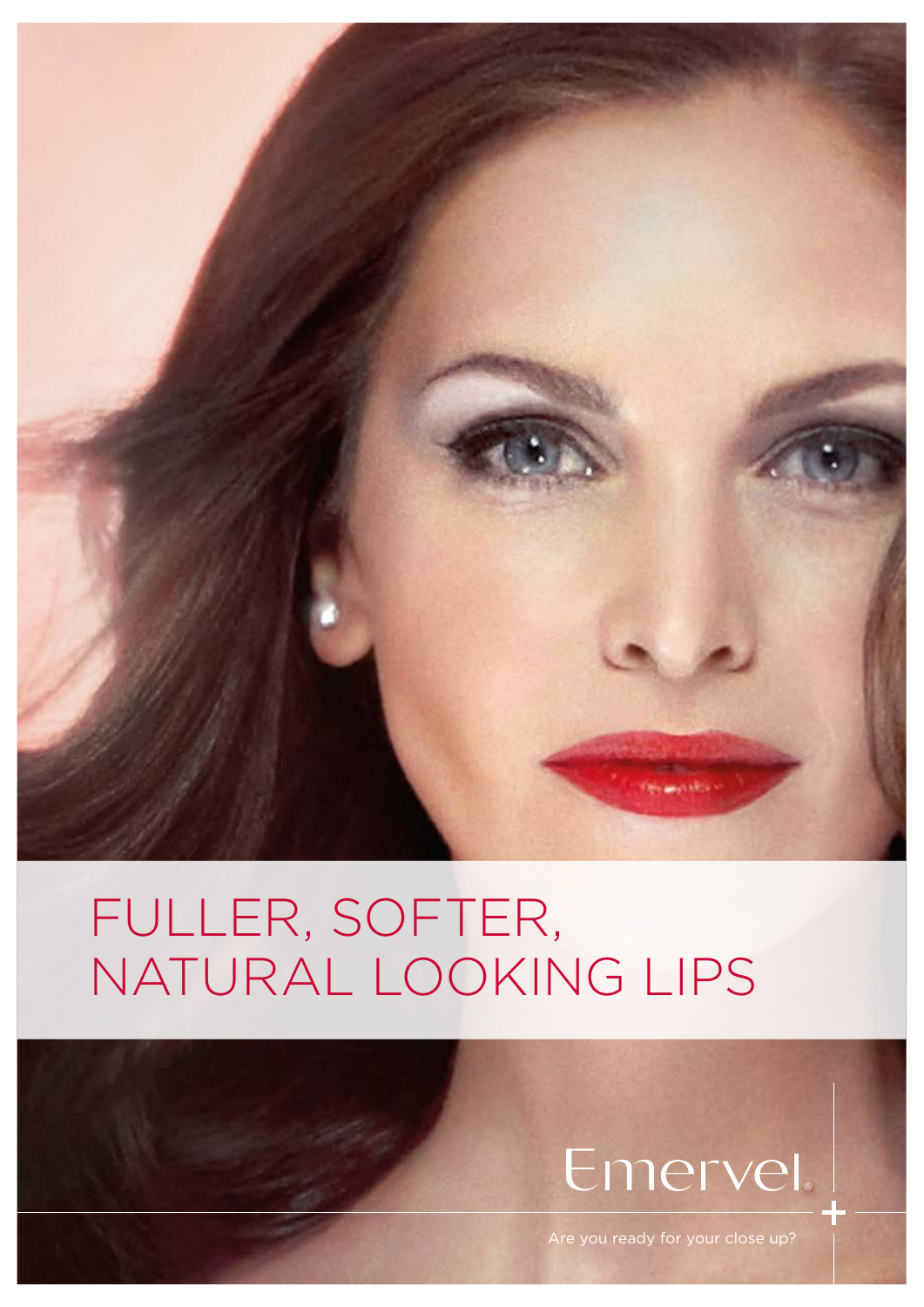### LET YOUR LIPS DO THE TALKING

is often the centre of attention without even knowing. Our lips convey warmth and receptivity so you want a quality product to enhance and create your desired look.

Beauty ideals have changed over time. Obvious volume and augmentation of the lips that has been the trend in the past, is on the way out. We now look for symmetry and balance rather than sizeable impact. Let Emervel Lips give you the result you expect.

### HOW OUR LIPS AGE

The lips and mouth area are often exposed to external factors that result in ageing; both from diverse weather conditions and smoking, but also because you use it every day when you laugh and talk. Our lips do not retain water the same way other skin tissue does, therefore they are more susceptible to dehydration, thinning and imbalance. Lip treatments are an efective way to achieve fuller, healthier looking lips to give you a more youthful appearance.

### FEEL THE LONG-LASTING SOFTNESS OF Lips are personal to us all, an individualised tool we use every day and  $\overline{\text{BEAUTIFUL LIPS}}$

#### EMERVEL LIPS – THE SCIENCE PART…

Emervel® Lips is a Hyaluronic Acid dermal filler and part of the Emervel portfolio, designed using the unique Optimal Balance Technology™, which it enables a safe, long lasting treatment outcome.

Emervel Lips has been tailor made to integrate into the delicate lip tissue to create beautiful looking lips that are soft and natural. It extremely versatile and can be used to increase volume to create fuller looking lips, add definition or contour the lip line – meeting your every need.

#### MEETING YOUR EXPECTATIONS

Emervel Lips contains Lidocaine, a local anaesthetic to make your treatment experience as comfortable as possible.

In studies, Emervel Lips showed excellent tolerability with mild to moderate swelling. This means that you can feel assured if you have a lunch time treatment you can return to work with a natural smile and people wont even notice (except that you have lovely looking lips).

### 92%\*OF PATIENTS WOULD LIKE TO HAVE EMERVEL AGAIN1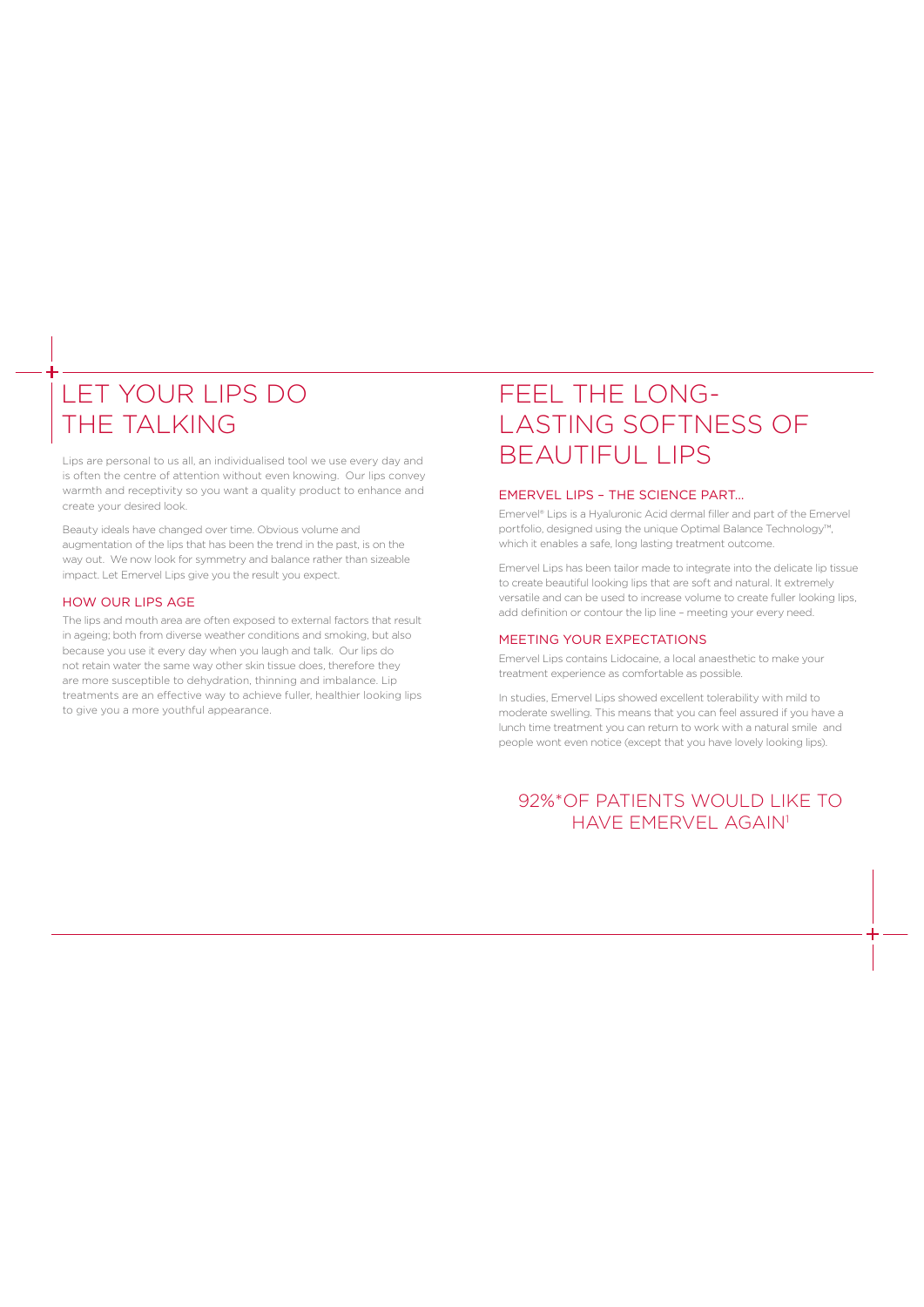### HOW CAN EMERVEL LIPS ENHANCE MY LIPS?

### ENHANCE AND REBALANCE YOUR LIPS TO GIVE A NATURAL, REVITILSED APPEARANCE.



Enhance Lip Volume



 $\pm$  Add definition to the lip line/border



+ Enhance and lift your cupids bow adding definition



+ Reduce visible smoker lines and lift the mouth corners to give you a happy smile.

### NATURAL LOOKING RESULTS BEFORE & AFTERS

#### Before



3 months later



#### Before



Courtesy of Dr Beatriz Molina – Medikas

*"One of the main benefits is that it doesn't swell very much at all in comparison to most of the other products on the market. It settles much quicker so people can actually have their lips done and in 98% of cases go out for a meal that night without it being overly noticeable" Dr Beatriz Molina*



*"I had my lips enhanced and on the same evening went out for dinner. No one could tell that they had just been treated and that gives me the confidence that you can achieve a natural result with Emervel." Vikki*

After

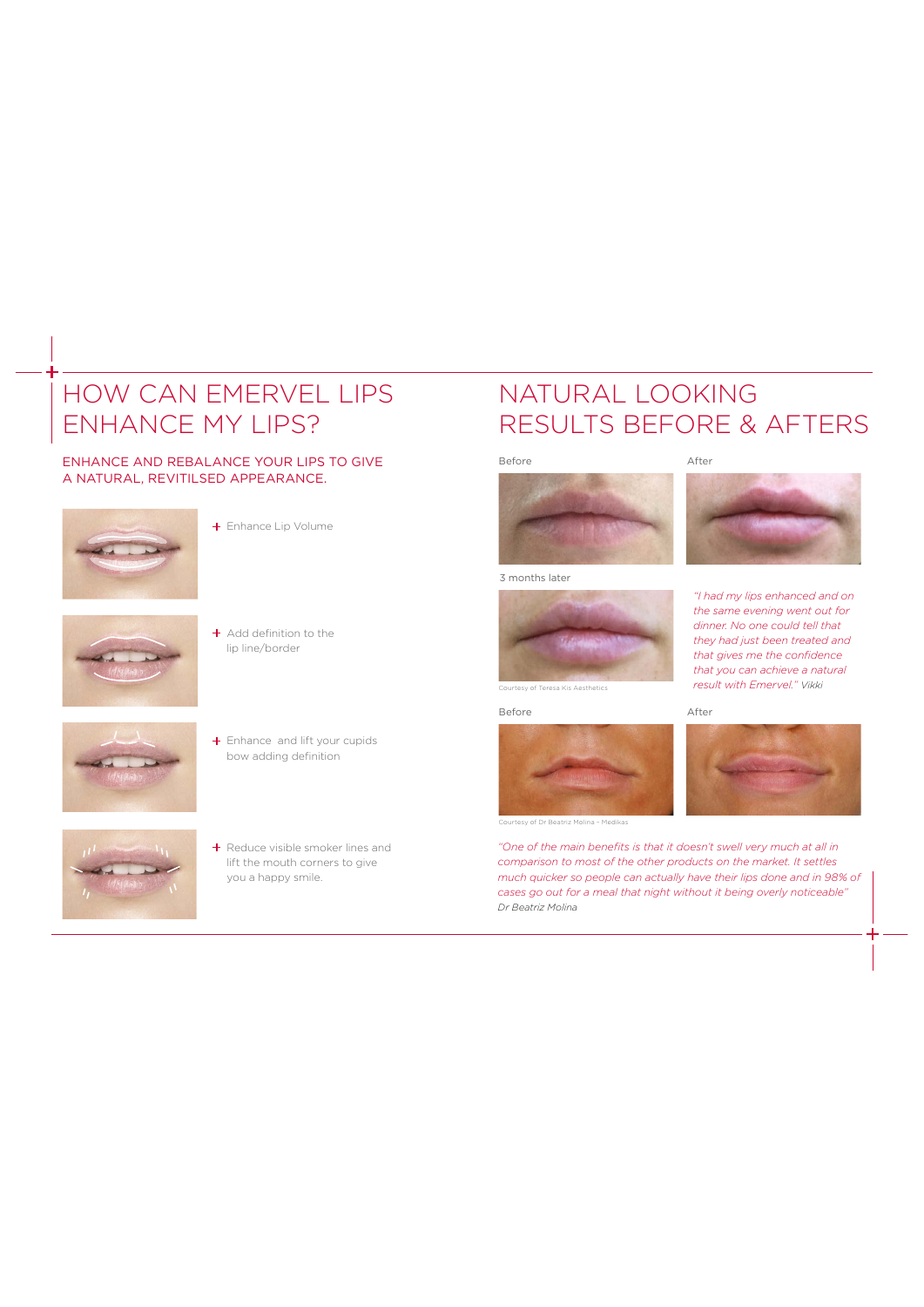After



Before





Before



Courtesy of Dr Rita Rakus



### FAQ'S

### WHAT IS HYALURONIC ACID?

Hyaluronic acid is a naturally occuring sugar that exists in almost all living organisms. It absorbs water and is also important for the transport of nutrients, regulating water balance and giving volume and structure to our skin.

### IS EMERVEL SAFE?

Emervel has undergone extensive testing to ensure safety and efficacy are clinically proven. The advantage of hyaluronic acid products , they offers long-lasting yet reversible and non-permanent results. During your consultation , your fully qualified practitioner should address any concerns and expectations.

### HOW LONG DOES A TREATMENT TAKE?

Treatment will only begin once a full consultation and medical history is completed . After this step has been finalised the treatment is simple and quick - It normally takes around 15-20 minutes.

### WHAT TO EXPECT AFTER YOUR TREATMENT.

Results can be seen instantly. Patients can experience a little discomfort immediately after treatment, but efects such as swelling, redness and itching usually resolve by themselves after a few hours or days dependent on each individual.

#### WILL I NEED A TOP-UP?

To maintain your look, you will need to revisit your practitioner for repeat treatment or a 'top up', as Emervel is not permanent. Retreatment scheduling will be advised by your practitioner, but most patients return for a top-up after 6-12 months.